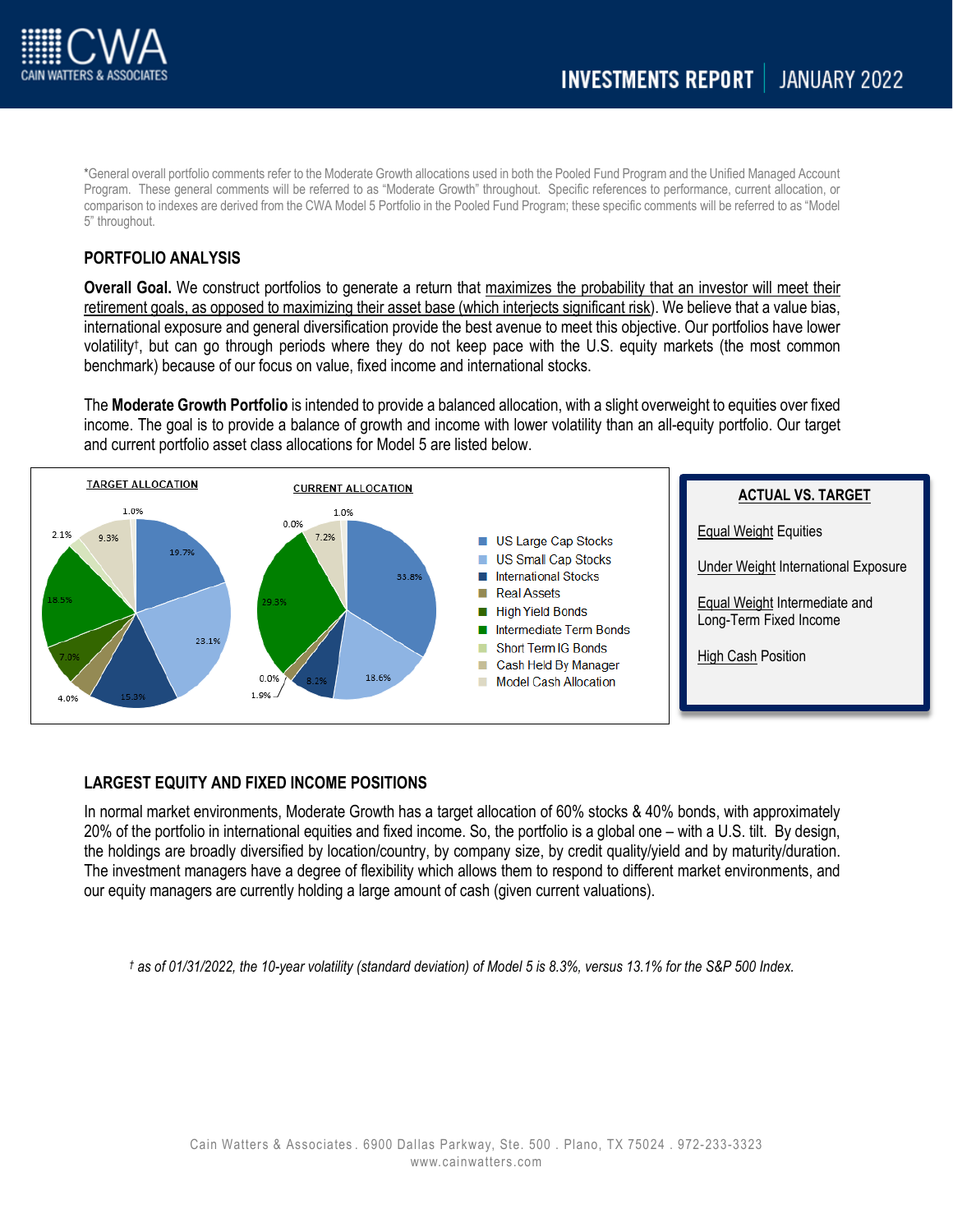

## **PERFORMANCE**

The Moderate Growth portfolios in the Pooled Fund Program and the Unified Managed Account Program have slightly different investments, costs and thus returns. Accordingly, we direct you to your account statement for your individual performance.

In January, Model 5 (net of fees and expenses) outperformed compared to the Global 60/40 Index, outperformed compared to the U.S. 60/40 Index, and underperformed compared to the S&P Moderate Growth which posted the following returns:

| <b>PERFORMANCE</b>                          | <b>JAN</b> | <b>COMMENTS</b>                                                                                                                                                                                                              |  |
|---------------------------------------------|------------|------------------------------------------------------------------------------------------------------------------------------------------------------------------------------------------------------------------------------|--|
| Global 60/40 Benchmark Index(2)             | $-3.93%$   | Equity markets were marred by significant volatility during the month as<br>the Fed doubled down on their plans to tighten monetary policy, coupled<br>with a round of earnings that left something to be desired. The Fed's |  |
| U.S. $60/40$ Benchmark Index <sup>(3)</sup> | $-3.96%$   |                                                                                                                                                                                                                              |  |
| S&P Moderate Growth Index <sup>(4)</sup>    | $-3.22\%$  | comments also caused a selloff in the bond market.                                                                                                                                                                           |  |

(1) "Market Perform" means within a range of +10 bps to -10 bps of the applicable index for the month (or +/- 8 bps per month for YTD performance); "Outperform" means more than +10 bps for the month (or more than +8 bps per month for YTD performance); "Underperform" means more than -10 bps for the month (or more than -8 bps per month for YTD performance). **Please note performance comparison comments are based upon Model 5 Pooled Fund Program data. There are inherent limitations in the use of model performance – please read the Model Disclosure found on page 6. Investors should consult their individual custodial statement for actual performance of individual portfolios. Actual performance comparisons may differ from model comparisons.** 

- (2) Global 60/40 Benchmark is 60% MSCI ACWI Index & 40% Barclays Global Aggregate Bond Index.
- (3) U.S. 60/40 Benchmark is 60% S&P 500 Index & 40% Barclays U.S. Aggregate Bond Index.
- (4) S&P Moderate Growth Index is 50% S&P Target Risk Moderate Index & 50% S&P Target Risk Growth Index.

# **MARKET PERFORMANCE**

### **Equities**

| <b>PERFORMANCE</b>                     | <b>JAN</b> | <b>MULTIPLE</b> | <b>COMMENTS</b>                                                                                                           |
|----------------------------------------|------------|-----------------|---------------------------------------------------------------------------------------------------------------------------|
| U.S. Equities $(5)$                    | $-5.88%$   | 26.4X           | The broader market was materially lower for the month, led by small caps and<br>technology, particularly momentum stocks. |
| International Developed <sup>(6)</sup> | $-4.82%$   | 16.2X           | International markets were down in concert with domestic markets during the<br>month.                                     |
| Emerging Markets <sup>(7)</sup>        | $-1.90%$   | 13.6X           | Emerging markets did not experience as much selling as domestic and<br>developed international markets during the month.  |

(5) U.S. Equities are represented by the Russell 3000 Index.

(6) International Developed is the MSCI EAFE Index.

(7) Emerging Markets is the MSCI EM Index.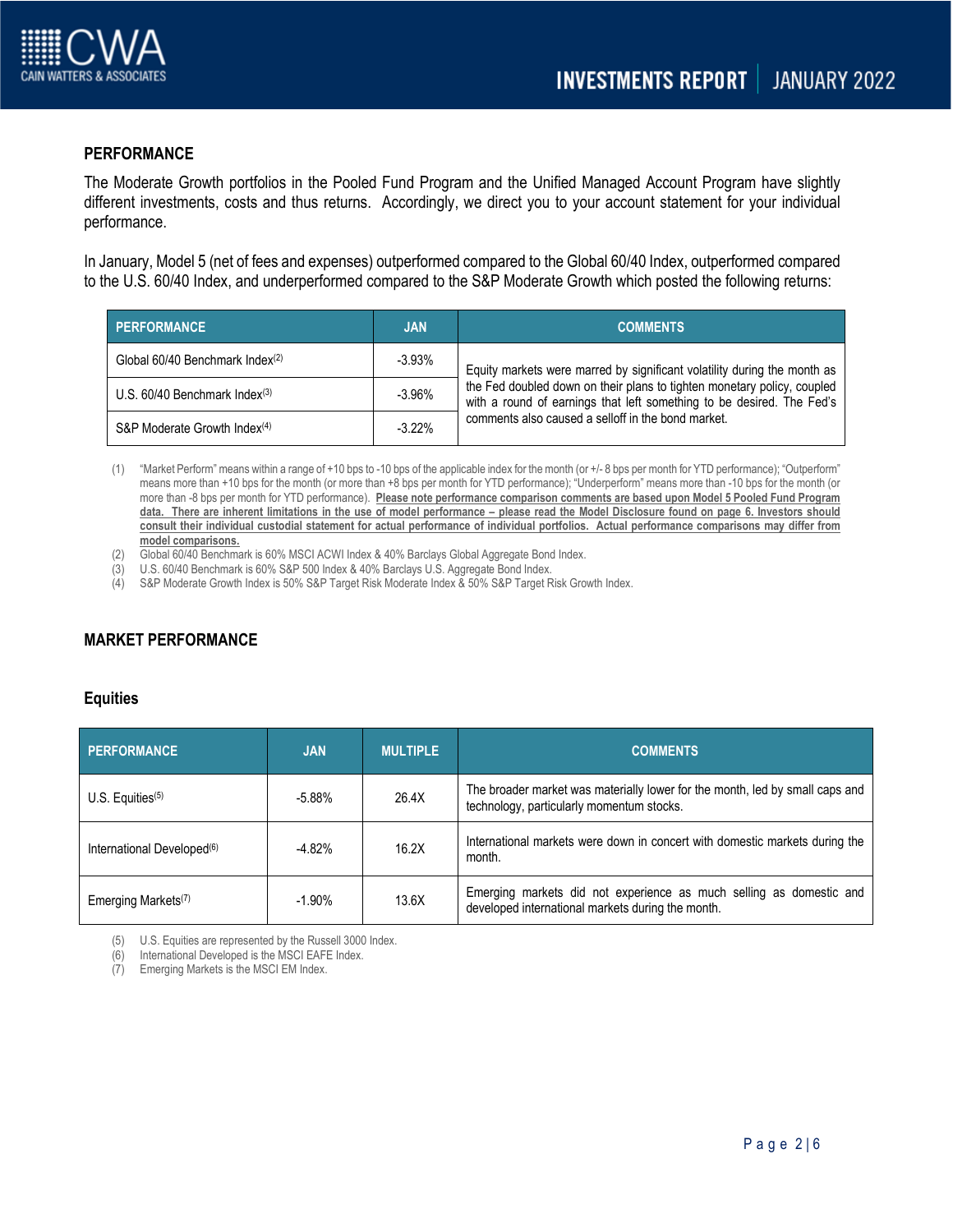

# **Fixed Income**

| <b>PERFORMANCE</b>                               | <b>JAN</b> | <b>SPREAD</b><br><b>OVER UST</b><br><b>10 YEAR</b> | <b>COMMENTS</b>                                                                                          |
|--------------------------------------------------|------------|----------------------------------------------------|----------------------------------------------------------------------------------------------------------|
| U.S. Treasuries (Medium Duration) $(8)$          | $-2.35%$   |                                                    | Yields rose during the month after the Fed reiterated plans to begin<br>raising rates as early as March. |
| U.S. Treasuries (Longer Duration) <sup>(9)</sup> | $-4.30%$   | 0.36%                                              | Long-term yields moved higher during the month.                                                          |
| Global Fixed Income <sup>(10)</sup>              | $-2.05%$   | $-0.23%$                                           | Global bonds fell during the month.                                                                      |
| Emerging Fixed Income <sup>(11)</sup>            | $-2.45%$   | 2.88%                                              | Emerging market debt fell during the month.                                                              |
| High Yield <sup>(12)</sup>                       | $-2.73%$   | 3.28%                                              | High Yield was negative during the month and spreads widened<br>markedly.                                |

(8) U.S. Treasuries (7-10 Years), represented by the Barclays U.S.T 7-10 Yr Total Return Index

(9) U.S. Treasuries (20+ Years), represented by the Barclays U.S.T 20+ Yr Total Return Index

(10) Barclays Global Aggregate Bond Index.

(11) Barclays Emerging Markets EMEA Total Return

(12) Barclays U.S. Corporate High Yield Index.

**Commodities and Real Assets**. The Model 5 portfolios do not have significant exposure to commodities, except indirectly. However, commodities and real assets (real estate) provide a good sense of global demand (in the case of industrial commodities) or fear (gold).

| <b>PERFORMANCE</b>                | <b>JAN</b> | <b>TREND</b> | <b>COMMENTS</b>                                              |
|-----------------------------------|------------|--------------|--------------------------------------------------------------|
| Energy $(13)$                     | 18.40%     | UP           | Oil has continued to surge higher.                           |
| Real Estate <sup>(14)</sup>       | $-8.14%$   |              | Real estate sold off during the month.                       |
| Industrial Metals <sup>(15)</sup> | 2.57%      | UP           | Industrial metals continued to move higher during the month. |
| Gold <sup>(16)</sup>              | $-1.68%$   |              | Gold sold off modestly during the month.                     |

(13) S&P GSCI Energy Total Return Index.

(14) Dow Jones U.S. Real Estate Index.

(15) S&P GSCI Industrial Metals Total Return Index.

(16) SPDR Gold Shares (GLD).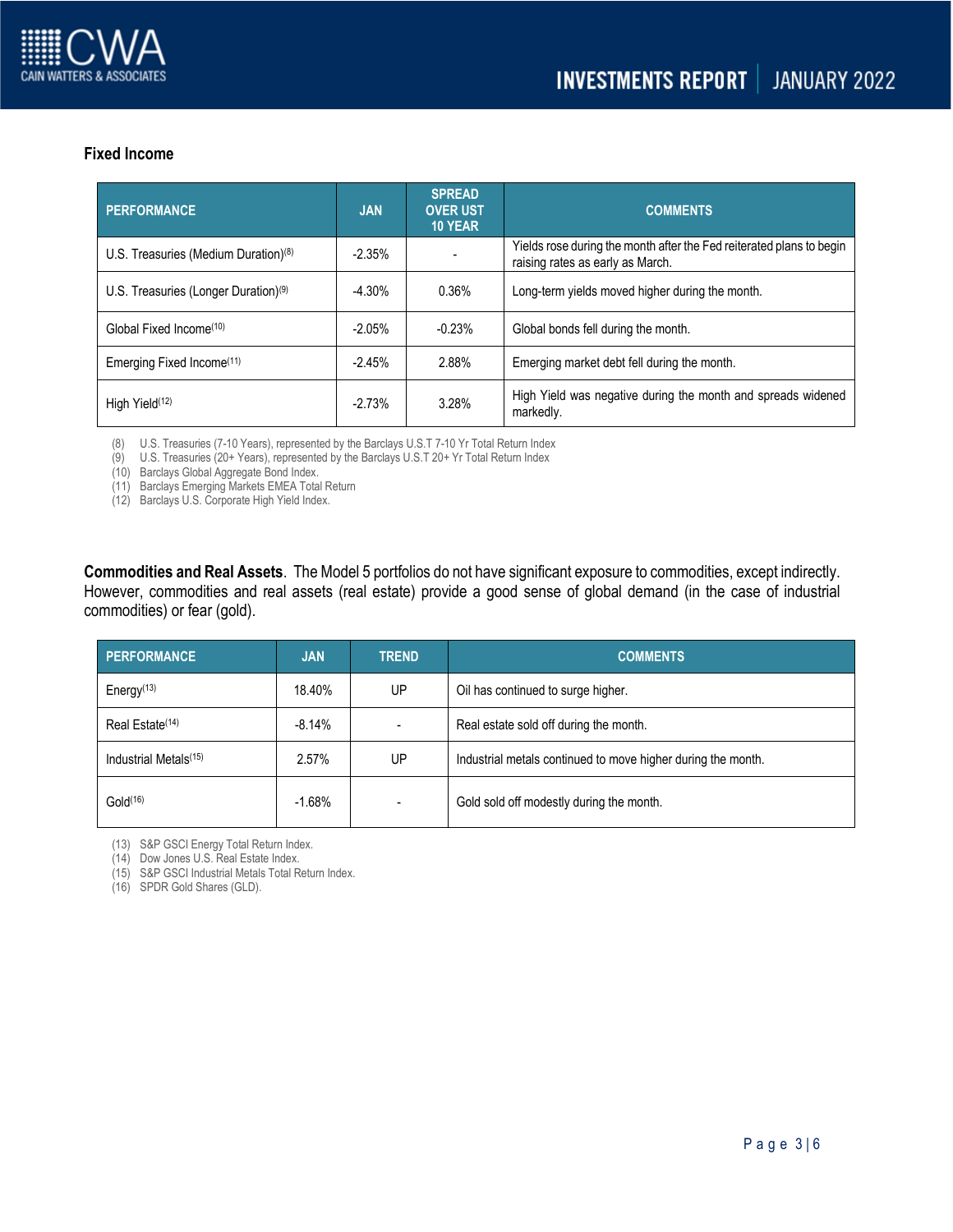

## **Market Comments**

The words "Happy New Year" need not apply when it comes to the markets in 2022. Volatility began at the onset of the year and has continued for the first month.

Judging by the tone of emails in our inbox, the veracity of the decline has caused clients to begin to get nervous. This is within reason. Dating back to the middle of December, the markets have had to digest the Federal Reserve turning hawkish and changing course on the timeline for rate increases; an increasing spate of negative COVID news as Omicron has spread seemingly unabated, an almost constant feed of negative geopolitical news, continued high inflation data, and a round of earnings announcements that have fallen short of lofty expectations. That is a lot for the market to digest during normal times, much less following a 24-month period where the S&P 500 has returned a cumulative 52.3% in the face of a pandemic and the ensuing economic uncertainty.

It was and continues to be completely logical that an investor would have been nervous to start the year, and even more logical that these same investors would be looking for an opportunity to sell at any given moment. Behaviorally, investors tend to never want to be first to act and therefore pile on at the first mention of a warning signal. None of this is more apparent than looking at what has happened to Netflix in the following 2 trading days. Netflix announced last week that it had added 8.3 million new subscribers in the 4th quarter, approx. 2.5% below their estimate of 8.5 million new customers. The stock has fallen over 27% since this announcement late last week.

What has happened to Netflix can be applied to other stocks in the market. Was a 200,000 subscriber miss enough to knock almost a third out of their market capitalization? That does not seem logical. Was the stock too expensive to begin with and this is just reality setting in? Perhaps, but NFLX has traded at an expensive valuation for the better part of a decade, so what has changed now? These are questions that are important to take a breath and ask ourselves.

The conclusions we draw at this moment are that investors were wide eyed at the returns they have received over the past two years and were spring loaded to bail the moment trouble set in because they are afraid of incurring losses. The disorder in the market over the past 3 weeks is indicative of this mindset. It is during these times that great investments are made. When others are fearful, asset prices get dislocated and a patient long-term investor can take advantage the rampant selling and turn that it to outsized returns. The market has had fits like these several times over the past 5 years – all with very similar rounds of fearful emails and concern – and yet it has continued to march higher. We believe this market is no different. The market may exit this round of volatility with a new batch of stocks leading the way and certain indexes may not bounce back as they have in the past, but that is an area of opportunity, not something to hide from.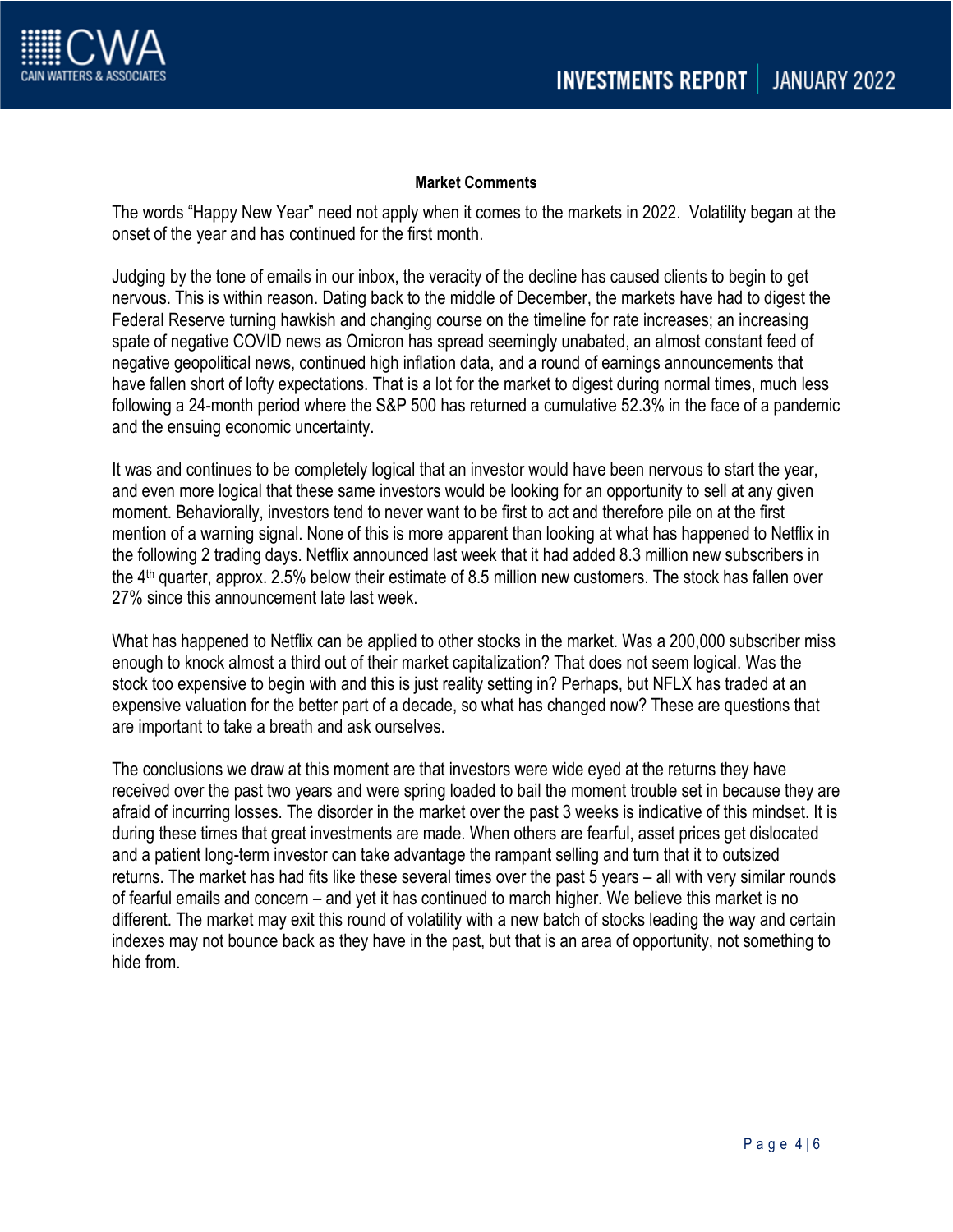

# **Further Reading**

## **Disappointing Meta, Paypal Earnings Send Shudders Through Stock Market, Wall Street Journal, February 3, 2022**

[https://www.wsj.com/articles/disappointing-meta-paypal-earnings-send-shudders-through-stock-market-](https://www.wsj.com/articles/disappointing-meta-paypal-earnings-send-shudders-through-stock-market-11643906563?mod=markets_lead_pos1)[11643906563?mod=markets\\_lead\\_pos1](https://www.wsj.com/articles/disappointing-meta-paypal-earnings-send-shudders-through-stock-market-11643906563?mod=markets_lead_pos1)

### *For questions, or to request additional information, please contact your CWA Financial Planner*

#### **DISCLOSURES**

#### **PAST PERFORMANCE IS NOT AN INDICATOR OF FUTURE MARKET RETURNS.**

*Cain Watters is a Registered Investment Advisor. Request Form ADV Part 2A for a complete description of Cain Watters Advisors' investment advisory services. Diversification does not ensure a profit and may not protect against loss in declining markets. No inference should be drawn that managed accounts will be profitable in the future or that the Manager will be able to achieve its objectives. Investing involves risk and the possibility of loss, including a permanent loss of principal.*

Asset allocation and diversification do not assure or guarantee better performance and cannot eliminate the risk of investment losses. All investments and strategies have the potential for profit or loss. Different types of investments involve higher and lower levels of risk. Historical performance returns for investment indexes and/or categories, usually do not deduct transaction and/or custodial charges or an advisory fee, which would decrease historical performance results. There are no assurances that a portfolio will match or exceed any specific benchmark.

*This commentary contains the opinions of the CWA Investment Committee at the time of publication and is subject to change. Market and economic factors can change rapidly, producing materially different results. This update is intended for clients currently invested in CWA Recommended Investment Programs. This is not intended to be personalized investment advice. This does not take into account a particular investor's financial objectives or risk tolerances. Any specific mention of securities is for informational purposes only and is not intended as a recommendation or solicitation to purchase.*

*CWA Model 5 Moderate Growth Pooled Fund Program: The target allocation and portfolio data used throughout this presentation is for the CWA Model 5 recommended for participants in the Pooled Fund Program. This Model is the most common recommendation and is used here to illustrate the CWA methodology. Other CWA Recommended Investment Program models will vary in asset allocation and underlying manager and/or security selection. Clients should discuss these models and programs with their planner prior to selection.*

*\*\*The CAPE ratio is a valuation measure that uses real earnings per share (EPS) over a 10-year period to smooth out fluctuations in corporate profits that occur over different periods of a business cycle. The ratio is generally applied to broad equity indices to assess whether the market*  is undervalued or overvalued. While the CAPE ratio is a popular and widely-followed measure, several leading industry practitioners have *called into question its utility as a predictor of future stock market returns. The CAPE ratio, an acronym for Cyclically Adjusted P/E (i.e. Price-Earnings) ratio, was popularized by Yale University professor Robert Shiller. It is also known as the Shiller P/E ratio.*

*+Statements relating to Value outperforming Growth are based upon the data of the Fama-French 3-Factor Model. A pioneering study by renowned academics, Eugene Fama and Ken French, suggesting that three risk factors: market (beta), size (market capitalization) and price (book/market value) dimensions explain 96% of historical equity performance.*

*Model Performance Disclosure: Model performance is NOT an indicator of future or actual results. Performance does not represent the returns that any individual investor actually received. Cain Watters Investors may incur a loss. Cain Watters Models contain allocations to several different common pooled trust funds. Each individual pooled trust fund has a defined investment strategy; usually designed around a specific asset class. Investment managers and their respective strategies are chosen to meet each of the pooled funds' objectives. Investors in the models pay a monthly asset based trust fee, based on their average investment balance during the month. Model performance is calculated using the reported net asset value of each individual pooled fund. Performance for the individual funds is then weighted according to the model target allocation. Model performance includes the reinvestment of dividends*